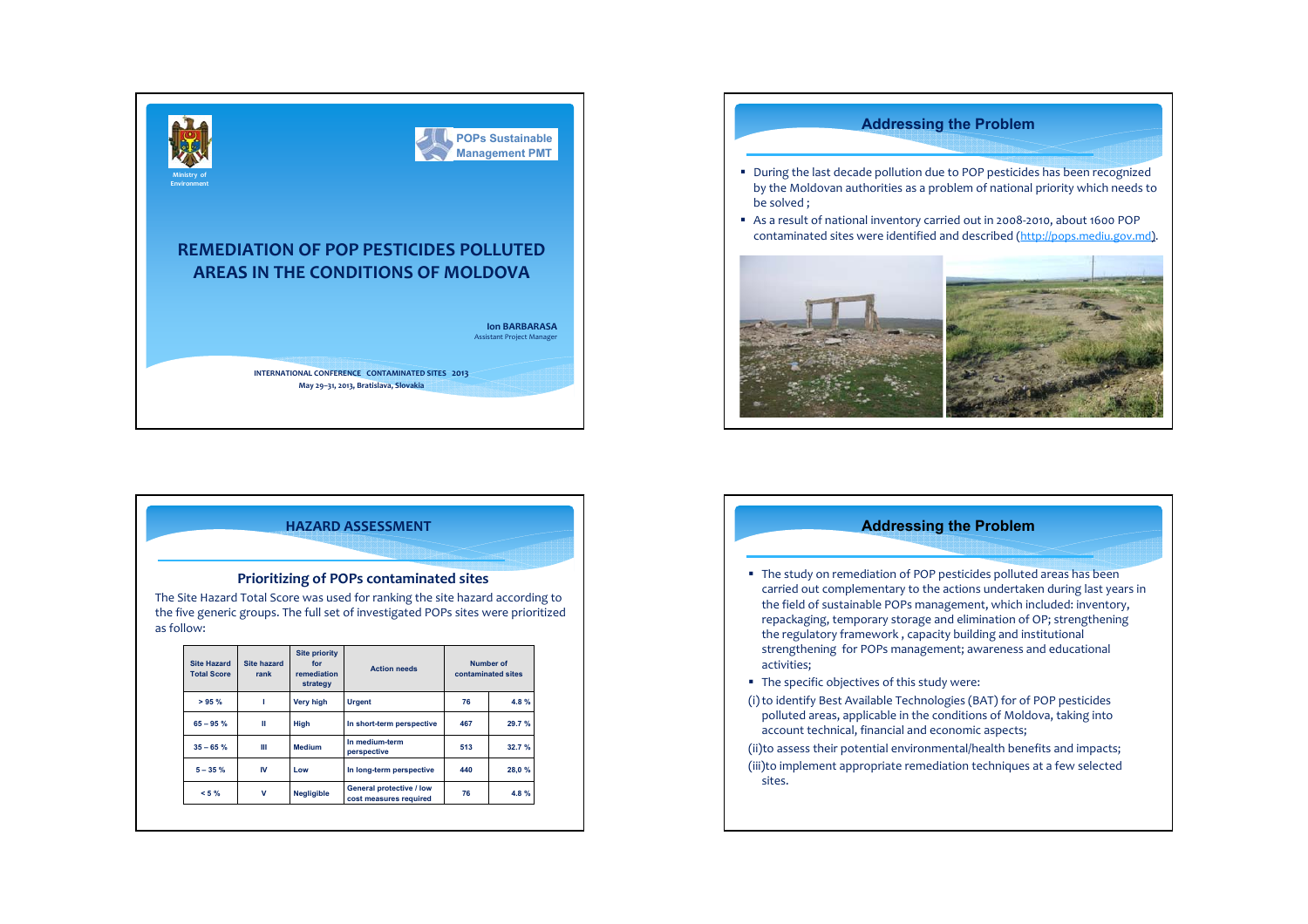# **Addressing the Problem**

- **The remediation techniques had to be tailored to best fit local** characteristics like *soil type, hydrogeology, contamination degree, and pesticide category*.
- The identified techniques had to be tested/validated at selected pilot demonstration sites in order to identify methods most appropriate for Moldova with <sup>a</sup> view to recommendation of remediation strategies for other OP sites throughout the country pending the available financial resources.
- The study has been carried out within the *CIDA/WB Project "Remediation of POP pesticide polluted areas and inventory of PCB contaminated oil in power equipment" by the NIRAS Consulting Engineers and Planners A/S (Denmark),* and managed by POPs Sustainable Management Office (www.moldovapops.md).

## **Classification of POP pesticides polluted sites**

- Based on the data available concerning the *386 former OP warehouse*, the main criteria for classifying the sites has been as follows:
- 1. Soil pollution levels and potential for pollution in floors and walls the national standard for soil pollution threshold for DDT and HCH is (0.1 ppm);
- 2. State of repair of the warehouse integrity of walls, roof, door and windows determining the containment capacity of the building;
- 3. Threat to human health dependent on the proximity to sensitive human and ecological targets;
- 4. Type of soil under and around the warehouse classified either as permeable to rain water;
- When all 4 criteria were applied, only **40 records** which have the necessary information were selected.
- *Final selection of three demonstration sites was selected after an in‐depth analysis and supplementary site investigation*.

#### **Classification of POP pesticides polluted sites**

- At the initial project phase criteria for selection of three demonstration sites to test remediation technologies were defined;
- Identification of different **groups of site** was based on the following considerations:
- Site conditions affecting choice of remediation technique, such as: contamination level, expected extent and location of soil pollution, soil characteristics, presen<sup>t</sup> land use with respec<sup>t</sup> to remediation, need quick solution, *site to be used / not to be used in the future etc.;*
	- The need for remediation, i.e. risk to human health and environment, including: contamination level, the proximity of OP sites to the residential or industrial areas, the proximity to the source of drinking water and surface water, to the agricultural land, pasture and livestock, to the protected nature areas and ecosystems.

### **Evaluation of appropriate BATs for remediation**

- The assessment of applicability of BAT Remediation Technologies for clean‐up of pesticide polluted sites included aspects such as practical and economic feasibility for implementation in Moldova, taking into account:
- *costs,*
- *performance and efficiency, efficiency,*
- *treatment treatmenttime in full‐scale field trials; trials; and*
- *potential potentialimpacts impactson the environment environment and human health*;
- All selected BATs should already be tested and approved by international organizations (Secretariat of the Basel Convention, UNEP, UNIDO) and/or by relevant national authorities in other countries (e.g. US EPA);
- The selected BATs should not have adverse impacts on human health and the environment.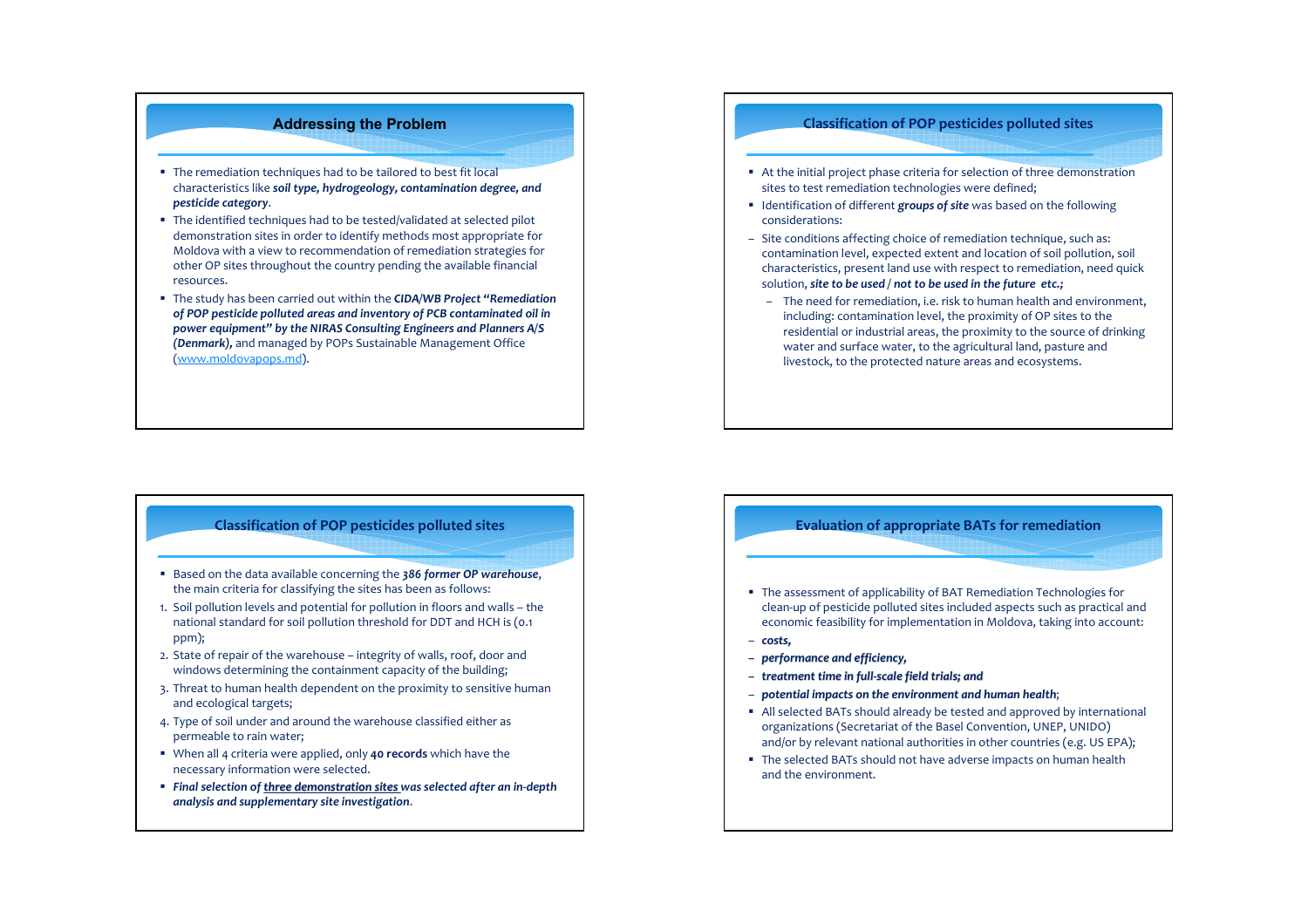### **Evaluation of appropriate BATs for remediation**

- *The identification of suitable techniques for the clean‐up of POP pesticide contamination was based on consideration of the following aspects*:
- soil contaminants,
- characteristics for soil pollution at former pesticide warehouse storage sites,
- objectives for clean‐up,
- practical and physical restrictions for implementation,
- economics,
- performance and efficiency,
- time‐frame and need for pos<sup>t</sup> clean‐up monitoring etc.,
- environmental effects.
- *The selection of relevant clean‐up techniques was based on the ability to treat chlorinated pollutants such as DDT, Lindane (HCH), HCB and Heptachlor, as other POP pesticides pesticideshave not been detected detected in soil samples* ;
- **Two remediation remediation(BAT) techniques have been chosen for the three demon‐** <u>stration sites with a view to possible further implementation in Moldova.</u>

#### **Recommended BAT demonstration projects for Moldova**

*Enhanced Bioremediation* usually involved mixing of the soil with additives to promote anaerobic conditions (zerovalent iron, hydrocarbons such as starch) and nutrients to enhance biological degradation.

- The Daramend technique involves sequential cycles of anaerobic (no oxygen) and aerobic (oxygen present) conditions;
- The anaerobic conditions generated by mixing an organic componen<sup>t</sup> with Daramend stimulate microbiological growth and dechlorination of the organochlorine containing pesticides;
- The dechlorinated products are removed by soil bacteria under aerobic conditions generated by tilling (ploughing) of the soil;
- *According to the literature reports, at one full‐scale treatment site, the Daramend technique reduced level of DDT and HCH by about 90%*.

## **Recommended BAT demonstration projects for Moldova**

*Isolation in controlled soil stockpiles (cofferdam) –* the construction of <sup>a</sup> controlled soil stockpile ensures that the soil is removed and isolated with protective top and bottom liners:

Isolation and management techniques *cannot* be considered as **"permanent solutions"** since the soil is still contaminated and the main disadvantage with this approach is that it is difficult to ensure that no future activities are carried out involving destruction of the cofferdam unless the end use of the site is restricted.

- The controlled soil stockpile should be fenced and equipped with warning signs, although this provides no guarantee to preven<sup>t</sup> future misuse.
- The integrity of the fence and cover layers of the soil stockpile need to be inspected regularly to ensure that no loss of structure integrity occurs to avoid unintentional contact and spreading of soil pollution in future.

#### **Recommended BAT demonstration projects for Moldova**

- **The major advantages** with this solution are:
- i. the contamination will be removed so that no exposure to sensitive target can occur;
- ii. it is a proven technique and efficient;
- iii. it is simple and cheap and therefore can be realistic implemented by local authorities in Moldova at all kinds of site.

As it is important to improve the current situation and protect the people living close to the polluted areas and preven<sup>t</sup> further spreading of POPs to the environment, **it was recommended to demonstrate implementation of isolation technique and biological treatment** in <sup>a</sup> demonstration project at the former OP warehouse sites as these are well proven, quick and efficient techniques.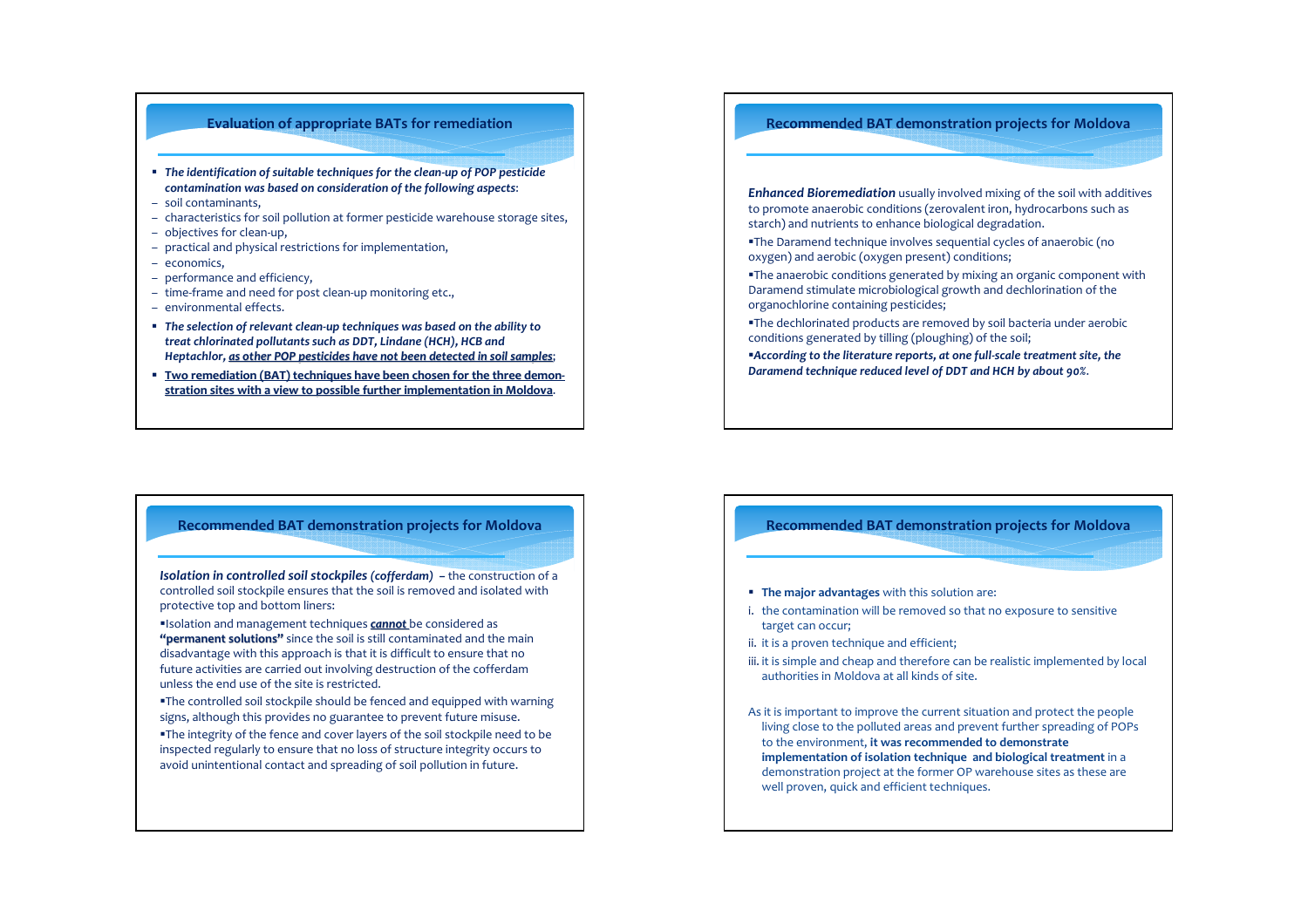| <b>Remediation at the demonstration sites</b>                                                                                                                     |                        |        |                        |        |        |                        |  |
|-------------------------------------------------------------------------------------------------------------------------------------------------------------------|------------------------|--------|------------------------|--------|--------|------------------------|--|
| The bioremediation test included 10 cycles of Daramend application. The total<br>surface of the test area was about 200 $m2$ . The depth of tilling was 25-30 cm. |                        |        |                        |        |        |                        |  |
| Mean concentration in treatment and control areas<br>before and after treatment with 5 and 10 cycles                                                              |                        |        |                        |        |        |                        |  |
|                                                                                                                                                                   | Area 1                 | Area 2 | Area 3                 | Area 4 | Area 5 | <b>Control</b><br>area |  |
| Sum of HCH                                                                                                                                                        | mg/kg dw (mean values) |        |                        |        |        |                        |  |
| <b>Baseline before Daramend treatment</b>                                                                                                                         | 8.7                    | 11.6   | 50.9                   | 0.25   | 11.9   | 56.1                   |  |
| <b>5 cycles Daramend</b>                                                                                                                                          | 5.1                    | 8.4    | 26                     | 0.53   | 9.4    | 65.3                   |  |
| 10 cycles Daramend                                                                                                                                                | 5.2                    | 14     | 25                     | 0.57   | 3.7    | 9.2                    |  |
| % reduction after 5 cycles of Daramend                                                                                                                            | 41%                    | 28%    | 49%                    |        | 21%    |                        |  |
| % reduction after 10 cycles of Daramend                                                                                                                           | 40%                    |        | 50%                    |        | 68%    | 85%                    |  |
| Sum of DDT                                                                                                                                                        |                        |        | mg/kg dw (mean values) |        |        |                        |  |
|                                                                                                                                                                   | 35.9                   | 10.5   | 12.9                   | 0.57   | 22.8   | 1.5                    |  |
| <b>Baseline before Daramend treatment</b>                                                                                                                         |                        | 2.2    | 5.5                    | 1.3    | 13.5   | 0.99                   |  |
| <b>5 cycles Daramend</b>                                                                                                                                          | 12.7                   |        |                        |        |        |                        |  |
| 10 cycles Daramend                                                                                                                                                | 6.6                    | 0.48   | 1.4                    | 0.22   | 4.5    | 0.99                   |  |
| % reduction after 5 cycles of Daramend                                                                                                                            | 65%                    | 79%    | 57%                    |        | 41%    | 34%                    |  |
| % reduction after 10 cycles of Daramend                                                                                                                           | 82%                    | 95%    | 89%                    | 61%    | 80%    | 34%                    |  |
| <b>Heptachlor</b>                                                                                                                                                 |                        |        | mg/kg dw (mean values) |        |        |                        |  |
| <b>Baseline before Daramend treatment</b>                                                                                                                         | 3.9                    | 0.50   | 24.7                   | 0.07   | 2.2    | 0.06                   |  |
| <b>5 cycles Daramend</b>                                                                                                                                          | 0.49                   | 0.49   | 4.6                    | 0.35   | 2.73   | 0.60                   |  |
| <b>10 cycles Daramend</b>                                                                                                                                         | 2.3                    | 0.14   | 4.5                    | 0.13   | 0.54   | 0.04                   |  |
| % reduction after 5 cycles of Daramend                                                                                                                            | 87%                    | 2%     | 81%                    |        |        |                        |  |